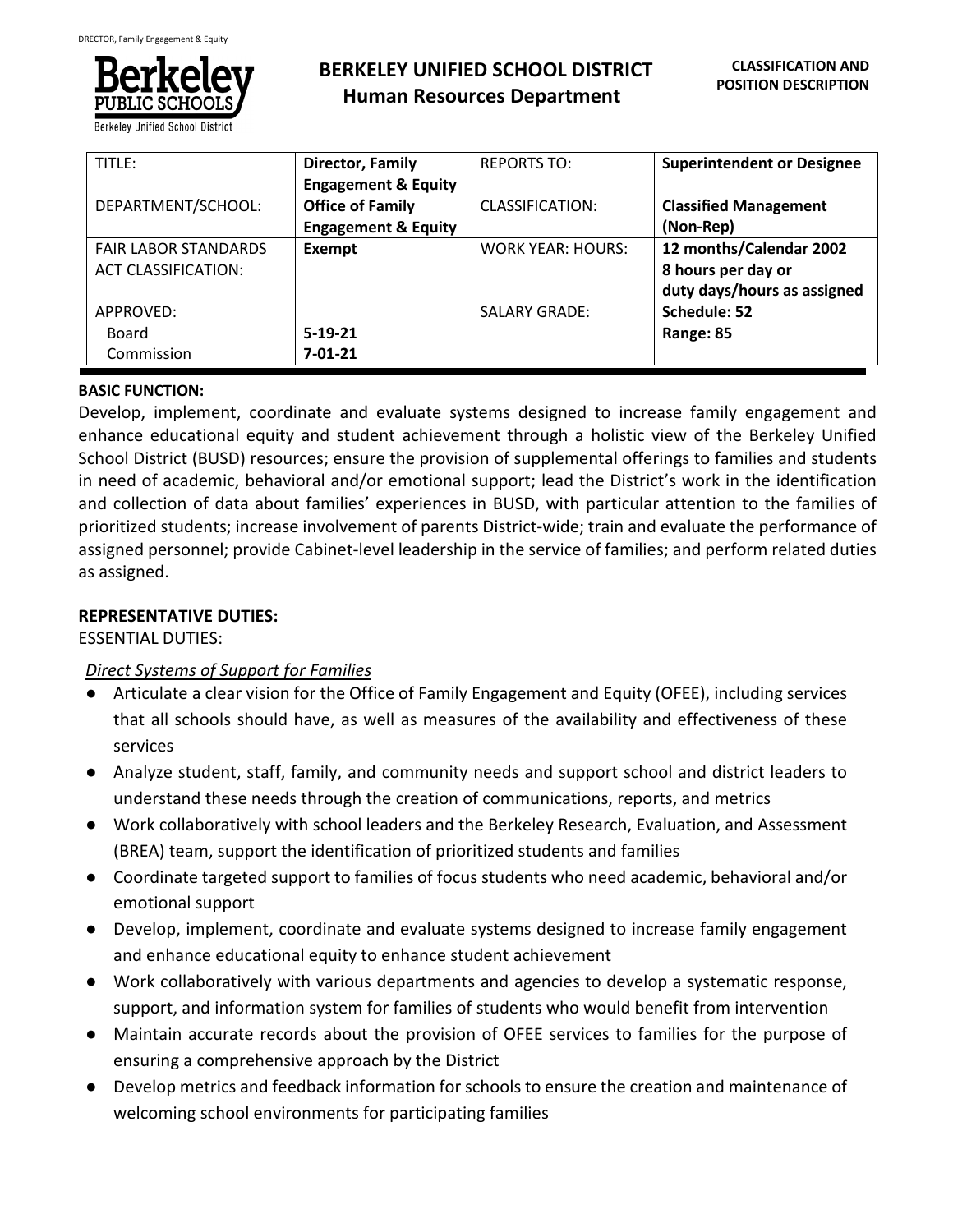- Support non-English speaking families to obtain essential District services in the families' primary languages; identify and respond to the cultural and linguistic needs of students and their families to improve their academic experience
- Attend and participate in School Attendance Review Board (SARB), School Attendance Review Team (SART), equity team and other meetings as assigned
- Prepare and maintain electronic records and reports related to assigned activities; analyze data and prepare summary reports for the Superintendent and Board of Education; prepare agendas for meetings; prepare parent contact sheets; prepare an annual report of OFEE activities and accomplishments.
- Work with other district administrators; coordinate OFEE activities and District parent leadership committees, including but not limited to DELAC and PAC and site level equity programs, such as the African American Success Project, AVID, Bridge and PUENTE.

# *Direct District-Level Family Empowerment Activities*

- Work collaboratively with school and district leaders to coordinate parent, community, and agency organizations to support students and families
- Develop and lead family education seminars and series, with an emphasis on supporting the needs of families of prioritized students
- Work collaboratively with the Special Education department to develop and lead education seminars and series for families of students with disabilities
- Ensure that the district's and schools' efforts to support families are inclusive, and are comprised of activities focused on African American and Black families, Latinx families, English Learners, Arabic speaking families, and AAPI families.
- Develop and direct the district's "Ed Hub" a culturally and linguistically responsive, full-service central location for families to receive educational support and materials, technology support, referrals for services, and advice; ensure schools have and distribute information about Ed Hub services

# *Direct OFEE Staff Towards Continuous Improvement*

- Train and evaluate the performance of assigned personnel; interview and select employees and recommend transfers, reassignment, termination and disciplinary actions; assign employee duties and review work for accuracy, completeness and compliance with established requirements
- Communicate with school leaders, including parent committee leaders, about OFEE activities
- Through the development of a uniform method, solicit feedback from school leaders about the performance of OFEE staff, and ensure that each liaison is working in partnership with school leaders;

# *Direct Staff Training on Family Partnership and Empowerment*

- Collaborate with the Education Services department and Berkeley High School to integrate culturally-responsive family engagement strategies into trainings to transform instructional practices to meet the needs of focus students
- Develop accountability systems that address District-wide cultural competence; develop and coordinate the evaluation of the systems to monitor effectiveness and quality of services and use feedback from staff, families, and students to make necessary improvements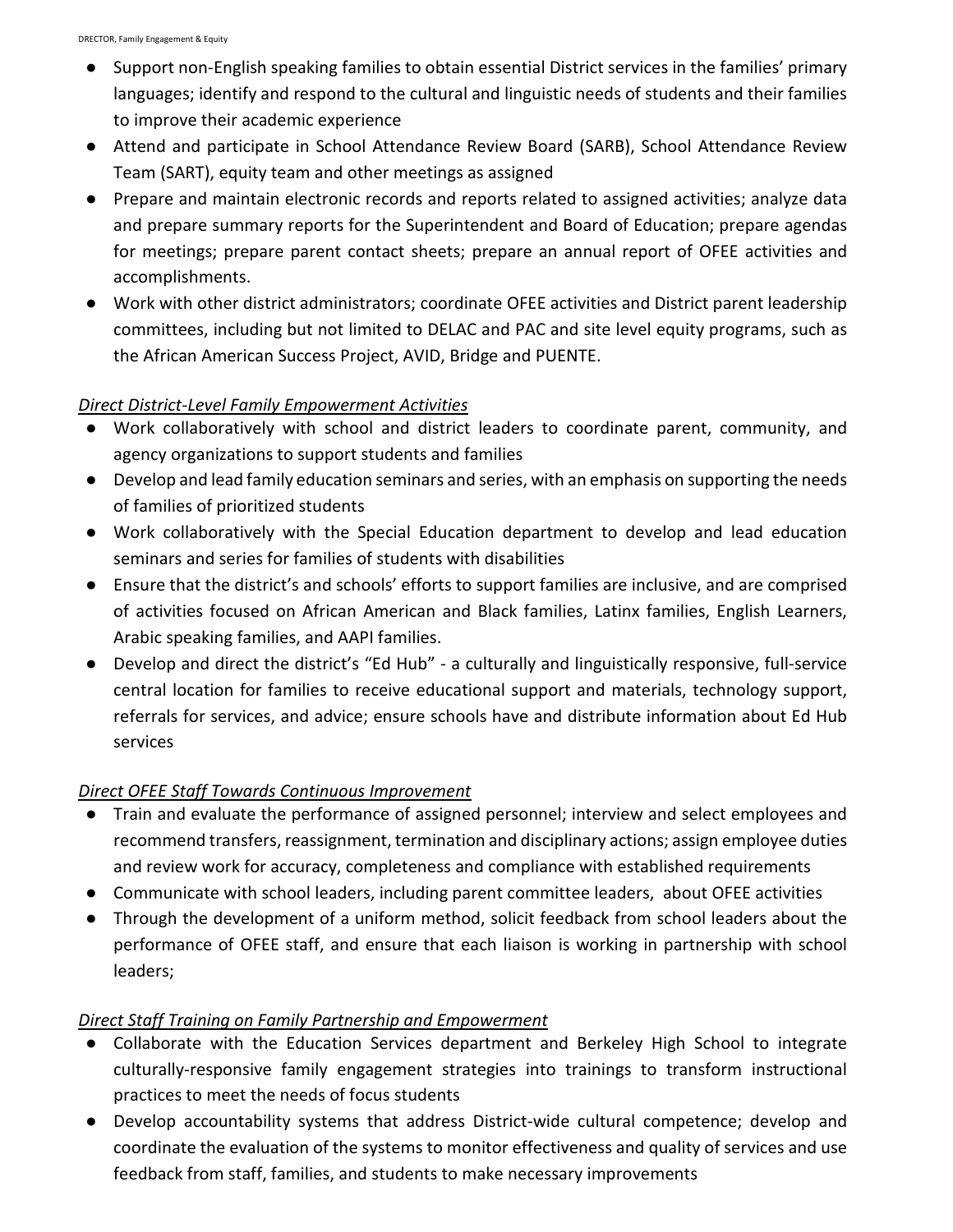- Provide training on educational and service-oriented strategies to staff, students, and families to support cultural and linguistic differences and to create environments where diversity is celebrated
- Through surveys or other means, conduct audits of culturally-responsive systems implementation and work with other managers to improve systems to support students, families, teachers, administrators, and other employees
- Coordinate direct support to individual schools to create supportive and affirming cultural climates which provide educational opportunities for all students to achieve their full potential in ways that are culturally-appropriate and personally-affirming

### *Direct Community Partnerships Related to Family Support*

- Working with the Education Services department, including Student Services, develop partnerships with external organizations with expertise to provide academic, mental health, and wrap-around support to families in need
- Maintain effective relationships with community and advocacy organizations with the Berkeley community, as well as City of Berkeley agencies; examples of these groups include Healthy Black Families, Latinos Unidos de Berkeley, AAPI leadership groups, etc.
- Support with districtwide culturally affirming celebrations such as the Black History Oratorical Festival, AAPI Heritage Month, Latinx Heritage Month, and the Cesar Chavez and Dolores Huerta Commemorative Period.

### OTHER DUTIES

Perform related duties as assigned

### **KNOWLEDGE AND ABILITIES:**

### KNOWLEDGE OF:

Federal, state, local, and District laws, regulations, policies and practices related to assigned activities Principles, strategies, and practices of adult learning theories, group-process facilitation, conflict resolution, and public outreach

Methods to interpret apply and explain rules, regulations, policies, and procedures

Evidence based family engagement frameworks

Data analysis and presentation techniques

Principles of budgeting, as well as common budgeting and personnel practices in pubic education settings

Principles and practices of supervision and training

Public speaking techniques

Technical aspects of field of specialty

Operation of a computer and assigned software

Oral and written communication skills

Interpersonal skills including tact, patience and courtesy